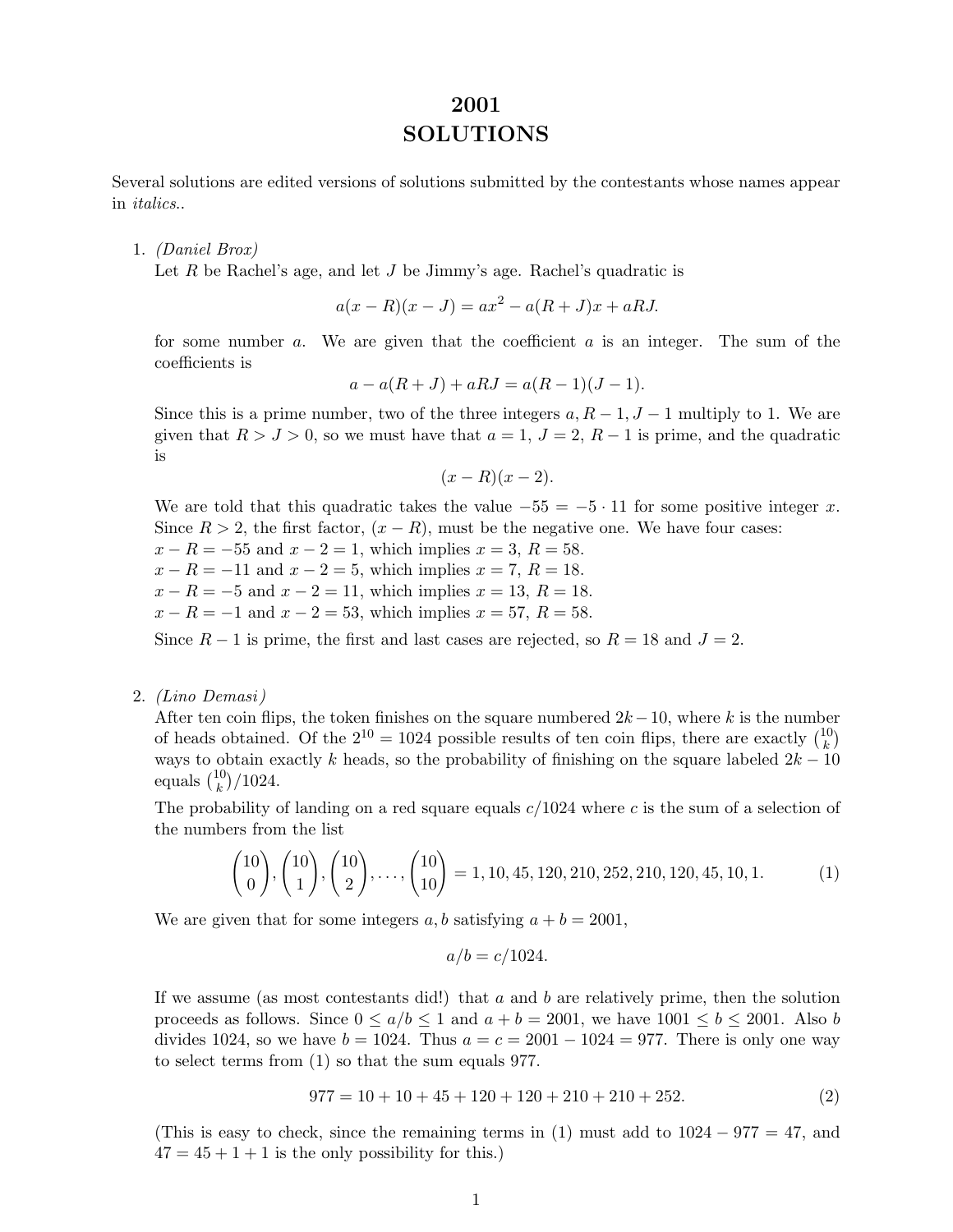In order to maximize  $n$ , we must colour the strip as follows. Odd numbered squares are red if positive, and white if negative. Since  $252 = {10 \choose 5}$  is in the sum, the square labeled  $2 \cdot 5 - 10 = 0$  is red. For  $k = 0, 1, 2, 3, 4$ , if  $\binom{10}{k}$  appears twice in the sum (2), then both  $2k - 10$ and 10 − 2k are coloured red. If  $\binom{10}{k}$  does not appear in the sum, then both 2k − 10 and 10−2k are coloured white. If  $\binom{10}{k}$  appears once in the sum, then 10−2k is red and 2k −10 is white. Thus the maximum value of  $n$  is obtained when the red squares are those numbered  $\{1, 3, 5, 7, 9, -8, 8, -4, 4, -2, 2, 0, 6\}$  giving  $n = 31$ .

*(Alternatively)* If we do not assume a and b are relatively prime, then there are several more possibilities to consider. The greatest common divisor of a and b divides  $a + b = 2001$ , so  $gcd(a, b)$  is one of

1, 3, 23, 29, 3 · 23, 3 · 29, 23 · 29, 3 · 23 · 29.

Since  $a/b = c/1024$ , dividing b by  $gcd(a, b)$  results in a power of 2. Thus the prime factorization of b is one of the following, for some integer  $k$ .

$$
2^k
$$
,  $3 \cdot 2^k$ ,  $23 \cdot 2^k$ ,  $29 \cdot 2^k$ ,  $69 \cdot 2^k$ ,  $87 \cdot 2^k$ ,  $667 \cdot 2^k$ ,  $2001$ .

Again we have  $1001 \le b \le 2001$ , so b must be one of the following numbers.

$$
1024, 3 \cdot 512 = 1536, 23 \cdot 64 = 1472, 29 \cdot 64 = 1856, 69 \cdot 16 = 1104, 87 \cdot 16 = 1392, 667 \cdot 2 = 1334, 2001.
$$

Thus  $a/b = (2001 - b)/b$  is one of the following fractions.

$$
\frac{977}{1024},\;\frac{465}{1536},\;\frac{529}{1472},\;\frac{145}{1856},\;\frac{897}{1104},\;\frac{609}{1392},\;\frac{667}{1334},\;\frac{0}{2001}.
$$

Thus  $c = 1024a/b$  is one of the following integers.

977, 310, 368, 80, 832, 448, 512, 0.

After some (rather tedious) checking, one finds that only the following sums with terms from  $(1)$  can add to a possible value of c.

> $977 = 10 + 10 + 45 + 120 + 120 + 210 + 210 + 252$  $310 = 10 + 45 + 45 + 210$  $512 = 10 + 10 + 120 + 120 + 252$  $512 = 1 + 1 + 45 + 45 + 210 + 210$  $0 = 0.$

Again only those terms appearing exactly once in a sum can affect maximum value of  $n$ . We make the following table.

| $\mathfrak{c}$ | Terms appearing once in sum Corresponding red squares |           |
|----------------|-------------------------------------------------------|-----------|
| 977            | $\{45, 252\}$                                         | $\{6,0\}$ |
| 310            | $\{10, 210\}$                                         | $\{8,2\}$ |
| 512            | ${252}$                                               |           |
| 512            |                                                       |           |
|                |                                                       |           |

Evidently, the maximum possible value of *n* is obtained when  $c = 310 = {10 \choose 2} + {10 \choose 6} + {10 \choose 8} + {10 \choose 9}$ , the red squares are  $\{1, 3, 5, 7, 9, -6, 6, 2, 8\}$ , the probability of landing on a red square is  $a/b = 465/1536 = 310/1024 = 155/512$ , and  $n = 35$ .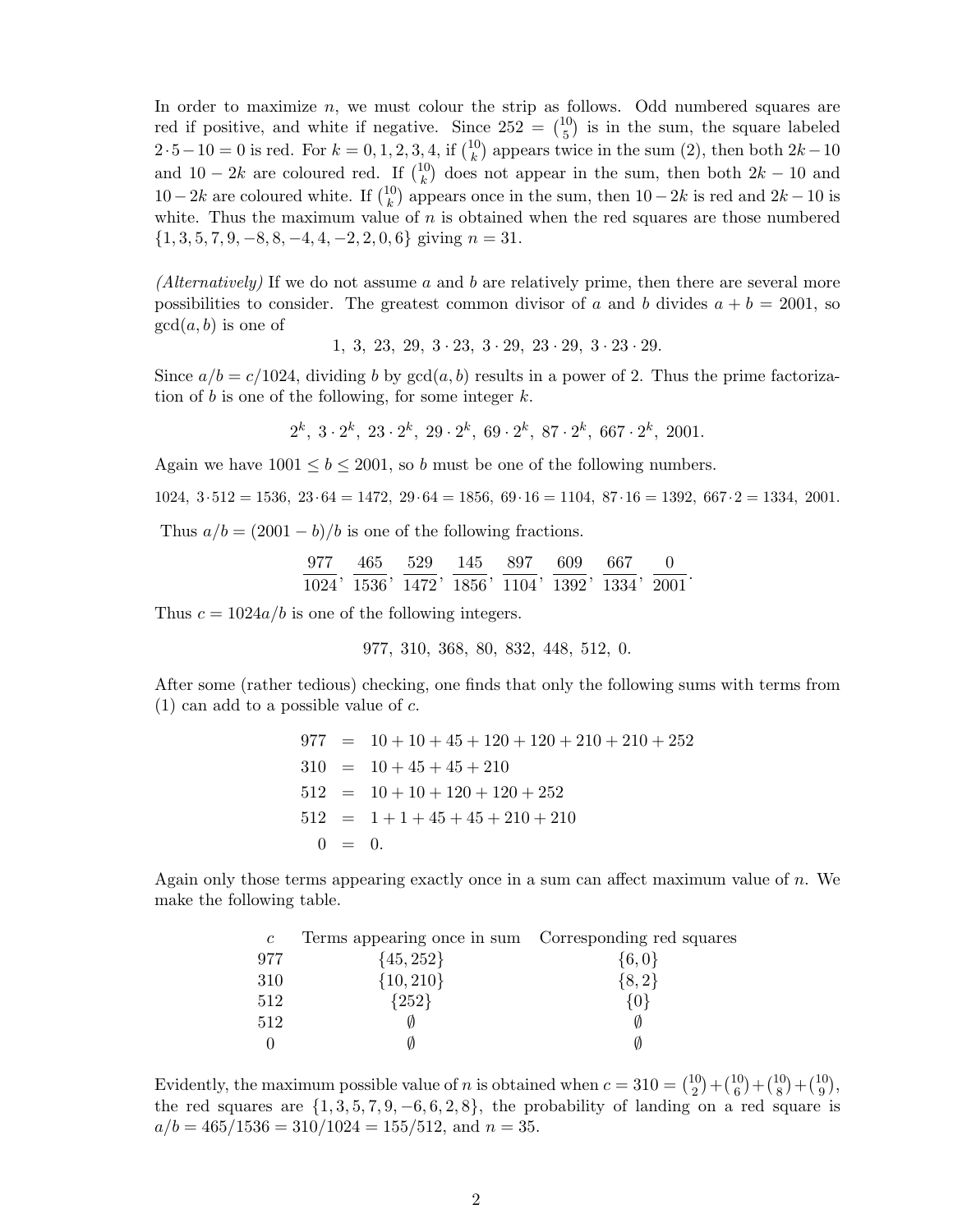3. *Solution 1: (Daniel Brox)*

Set O be the centre of the circumcircle of  $\triangle ABC$ . Let the angle bisector of  $\angle BAC$  meet this circumcircle at R. We have

$$
\angle BOR = 2\angle BAR = 2\angle CAR = \angle COR
$$

Thus  $BR = CR$  and R lies on the perpendicular bisector of BC. Thus  $R = P$  and ABCP are concyclic. The points  $X, Y, M$  are the bases of the three perpendiculars dropped from P onto the sides of  $\triangle ABC$ . Thus by Simson's rule, X, Y, M are collinear. Thus we have  $M = Z$ and  $BZ/ZC = BM/MC = 1$ .

Note:  $XYZ$  is called a *Simson line*, *Wallace line* or *pedal line* for  $\triangle ABC$ . To prove Simson's rule, we note that  $BMPX$  are concyclic, as are  $AYPX$ , thus

$$
\angle BXM = \angle BPM = 90 - \angle PBC = 90 - \angle PAC = \angle APY = \angle AXY
$$

#### *Solution 2: (Kenneth Ho)*

Since  $\angle PAX = \angle PAY$  and  $\angle PXA = \angle PYA = 90$ , triangles  $\triangle PAX$  and  $\triangle PAY$  are congruent, so  $AX = AY$  and  $PX = PY$ . As P is on the perpendicular bisector of BC, we have  $PC = PB$ . Thus  $\triangle PYC$  and  $\triangle PXB$  are congruent right triangles, which implies  $CY = BX$ . Since  $X, Y$  and  $Z$  are collinear, we have by Menelaus' Theorem

$$
\frac{AY}{YC} \frac{CZ}{ZB} \frac{BX}{XA} = -1.
$$

Applying  $AX = AY$  and  $CY = BX$ , this is equivalent to  $BZ/ZC = 1$ .

4. We shall see that the only solution is  $n = 2$ . First we show that if  $n \neq 2$ , then the table  $T_0 = \begin{bmatrix} 1 \ 1 \end{bmatrix}$  $n-1$ can not be changed into a table containing two zeros. For  $n = 1$ , this is

very easy to see. Suppose  $n \geq 3$ . For any table  $T = \begin{bmatrix} a \\ b \end{bmatrix}$ b , let  $d(T)$  be the quantity  $b - a$ 

(mod  $n-1$ ). We shall show that neither of the two permitted moves can change the value of  $d(T)$ . If we subtract n from both elements in T, then  $b - a$  does not change. If we multiply the first row by n, then the element a changes to na, for a difference of  $(n-1)a$ , which is congruent to 0 (mod  $n-1$ ). Similarly, multiplying the second row by n does not change  $d(T)$ . Since  $d(T_0)=(n-1)-1\equiv -1 \pmod{n-1}$ , we can never obtain the table with two zeros by starting with  $T_0$ , because  $0 - 0$  is not congruent to  $-1$  modulo  $n - 1$ .

For  $n = 2$ , and any table of positive integers, the following procedure will always result in a table of zeros. We shall begin by converting the first column into a column of zeros as follows.

We repeatedly subtract 2 from all entries in the first column until at least one of the entries equals either 1 or 2. Now we repeat the following sequence of three steps:

- (a) multiply by 2 all rows with 1 in the first column
- (b) now multiply by 2 every row having a 2 in the first column (there is at least one such row)
- (c) subtract 2 from all entries in the first column.

Each iteration of the three steps decreases the sum of those entries in the first column which are greater than 2. Thus the first column eventually consists entirely of ones and twos, at which time we apply (a) and (c) once again to obtain a column of zeros. We now repeat the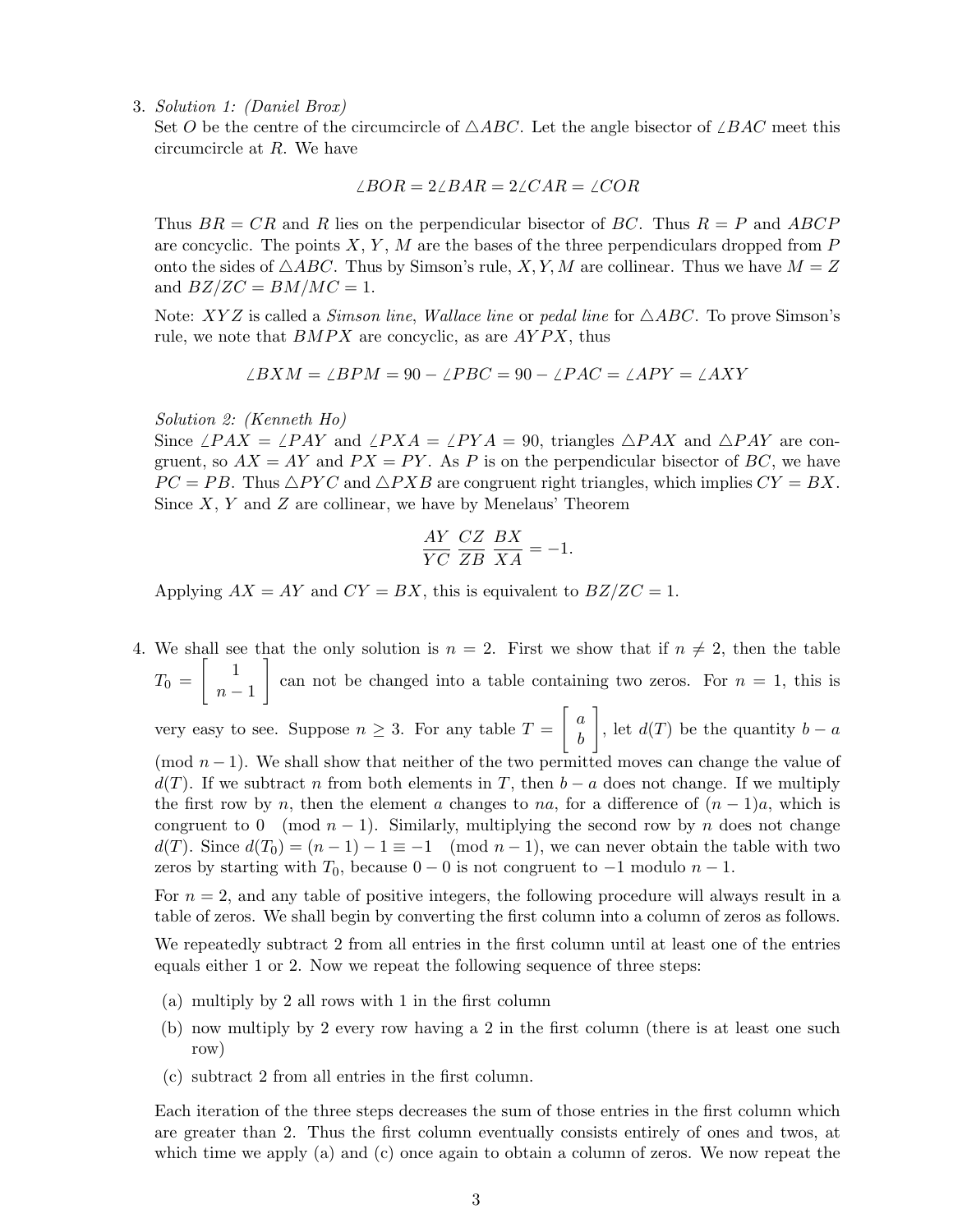above procedure for each successive column of the table. The procedure does not affect any column which has already been set to zero, so we eventually obtain a table with all entries zero.

#### 5. *(Daniel Brox)*

Let  $\angle P_1P_3P_2 = 2\alpha$ . As  $\triangle P_1P_2P_3$  is isosceles, we have that

$$
t = P_1 P_2 = 2 \sin \alpha.
$$

The line  $P_3P_4$  is the perpendicular bisector of  $P_1P_2$ . Since  $\triangle P_2P_3P_4$  is isosceles, we calculate its length,

$$
P_3 P_4 = \frac{P_2 P_3 / 2}{\cos \alpha} = \frac{1}{2 \cos \alpha}.
$$

As  $P_5$  is the circumcentre of  $\triangle P_2P_3P_4$ , we have  $\angle P_3P_5P_4 = 2\angle P_3P_2P_4 = 2\angle P_2P_3P_4 = 2\alpha$ . The isosceles triangle  $\triangle P_3P_4P_5$  is therefore similar to  $\triangle P_1P_2P_3$ . As  $P_3P_4 \perp P_1P_2$ , we have  $\angle P_1P_3P_5 = 90$ . Furthermore, the ratio  $P_3P_5$ :  $P_1P_3$  equals r where

$$
r = \frac{P_3 P_4}{P_1 P_2} = \frac{1}{(2 \sin \alpha)(2 \cos \alpha)} = \frac{1}{2 \sin(2\alpha)}.
$$



By the same argument, we see that each  $\angle P_iP_{i+2}P_{i+4}$  is a right angle with  $P_{i+2}P_{i+4}$  :  $P_iP_{i+2}$  = r. Thus the points  $P_1, P_3, P_5, \ldots$  lie on a logarithmic spiral of ratio r and period four as shown below. It follows that  $P_1, P_5, P_9, \ldots$  are collinear, proving part (a).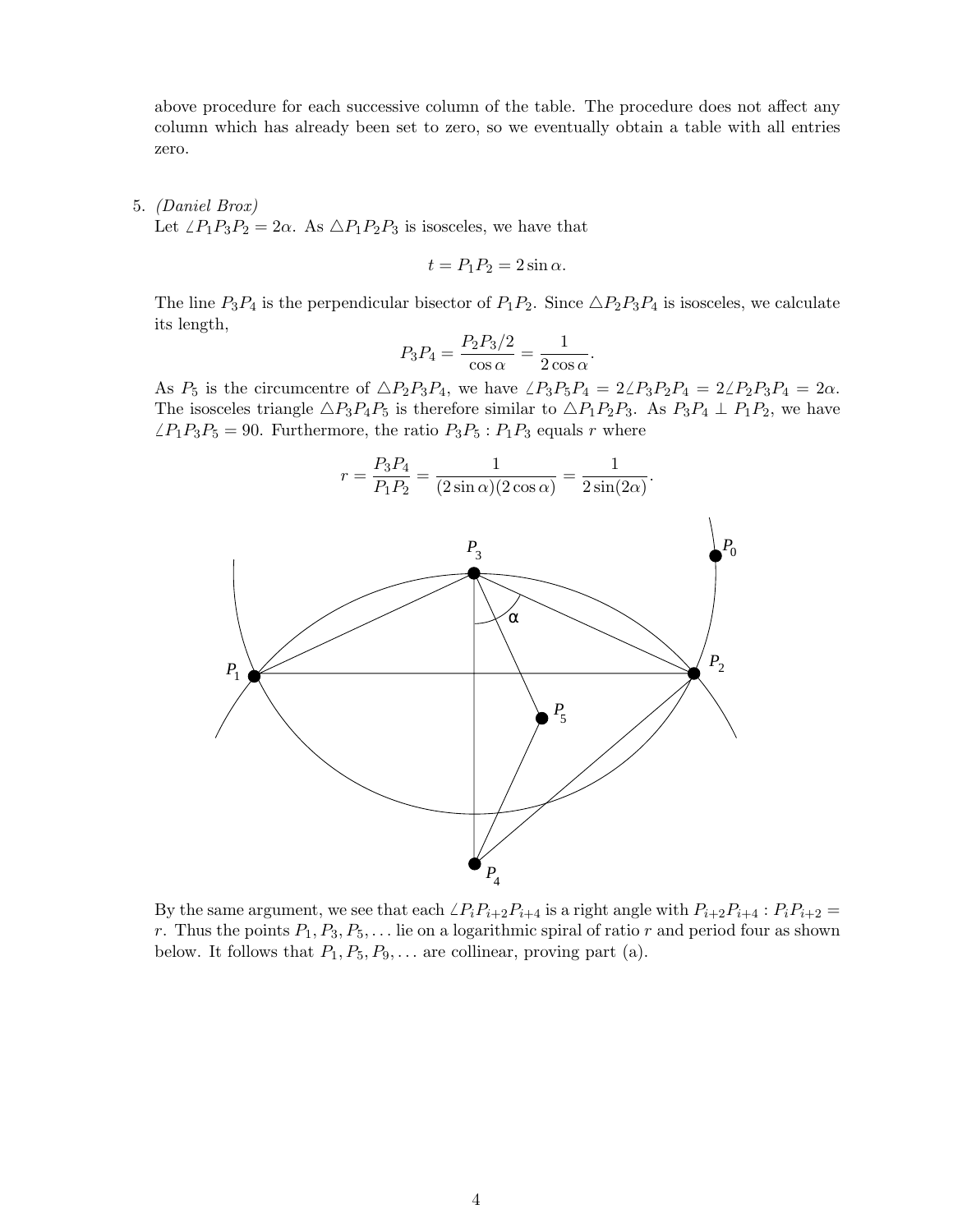

By the self-similarity of the spiral, we have that  $P_1P_{1001} = r^{500}P_{1001}P_{2001}$ , so

$$
\sqrt[500]{x/y} = 1/r = 2\sin(2\alpha).
$$

This is an integer when  $sin(2\alpha) \in \{0, \pm 1/2, \pm 1\}$ . Since  $0 < \alpha < 90$ , this is equivalent to  $\alpha \in \{15, 45, 75\}$ . Thus  $\sqrt[500]{x/y}$  is an integer exactly when t belongs to the set  ${2 \sin 15, 2 \sin 45, 2 \sin 75}.$  This answers part (b).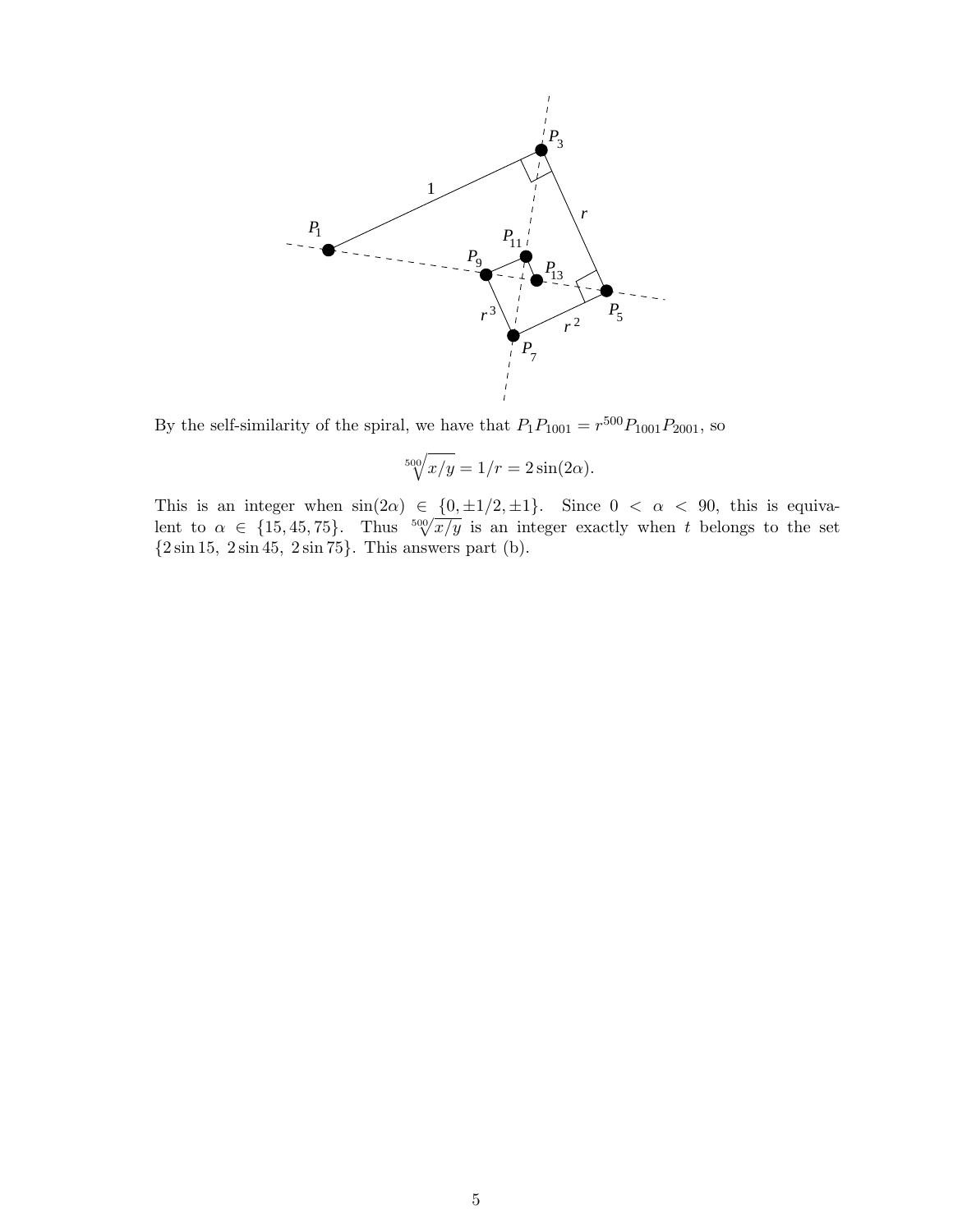## **GRADERS' REPORT**

Eighty four of the eighty five eligible students submitted an examination paper. Each paper contained proposed solutions the some or all of the five examination questions. Each correct and well presented solution was awarded seven marks for a maximum total score of 35. The mean score was 10.8/35. The top three scores were 28, 27, and 22, thus special scrutiny was required to separate the top two papers.

Each solution was independently marked by two graders. If the two marks differed, then the solution was reconsidered until the difference was resolved. The top twenty papers were then carefully regraded by the chair to ensure that nothing was amiss.

The grade distribution and average mark for each question appears in the following table. For example,  $13.1\%$  of students were awarded 3 marks for question  $\#1$ .

| Marks          | #1   | #2   | #3   | #4   | #5   |
|----------------|------|------|------|------|------|
| 0              | 10.7 | 11.9 | 45.2 | 60.7 | 90.5 |
| 1              | 8.3  | 8.3  | 26.2 | 10.7 | 3.6  |
| $\overline{2}$ | 8.3  | 6.0  | 4.8  | 8.3  | 1.2  |
| 3              | 13.1 | 9.5  | 3.6  | 9.5  | 1.2  |
| 4              | 10.7 | 17.9 | 0.0  | 4.8  | 1.2  |
| 5              | 9.5  | 32.1 | 3.6  | 2.4  | 2.4  |
| 6              | 20.2 | 13.1 | 0.0  | 1.2  | 0.0  |
| 7              | 19.0 | 1.2  | 16.7 | 2.4  | 0.0  |
| Ave.<br>Mark   | 4.05 | 3.64 | 1.79 | 1.09 | .26  |

**PROBLEM 1** Ninety five percent of students found the correct solution, although a surprising number arrived at a solution through trial and error or by guessing and verifying a solution. Many assumed without proof that the leading coefficient equals one, which resulted in a two-point penalty. Another common error was not to consider all four possibilities for the pair  $(x - R)$ ,  $(x - 2)$ .

**PROBLEM 2** There was a flaw in question 2. The proposers intended that the integers a, b be relatively prime. This was made explicit in an early draft, but somehow was lost with the ambiguous phrase "of the form  $a/b$ ." Without this assumption, the problem is much more tedious to solve. Remarkably, one student (Lino Demasi) considered more (but not all) possible values for  $gcd(a, b)$ and obtained the correct solution  $n = 35$ . All other students assumed implicitly (and in two cases, explicitly) that  $gcd(a, b) = 1$ . Solutions to both problems are presented in this publication.

**PROBLEM 3** Most students either completely solved or were baffled by this basic geometry problem. There were at least four types of solutions: one trigonometric, one using basic geometry, and two which refer to standard theorems relating to the triangle. The first two tended to be lengthy or cumbersome, and the last two are presented here. There were complaints from some participants regarding the inaccurate angles appearing in the diagram supplied with the question. The inaccuracy was intensional, since the key observation  $M = Z$  would have otherwise been given